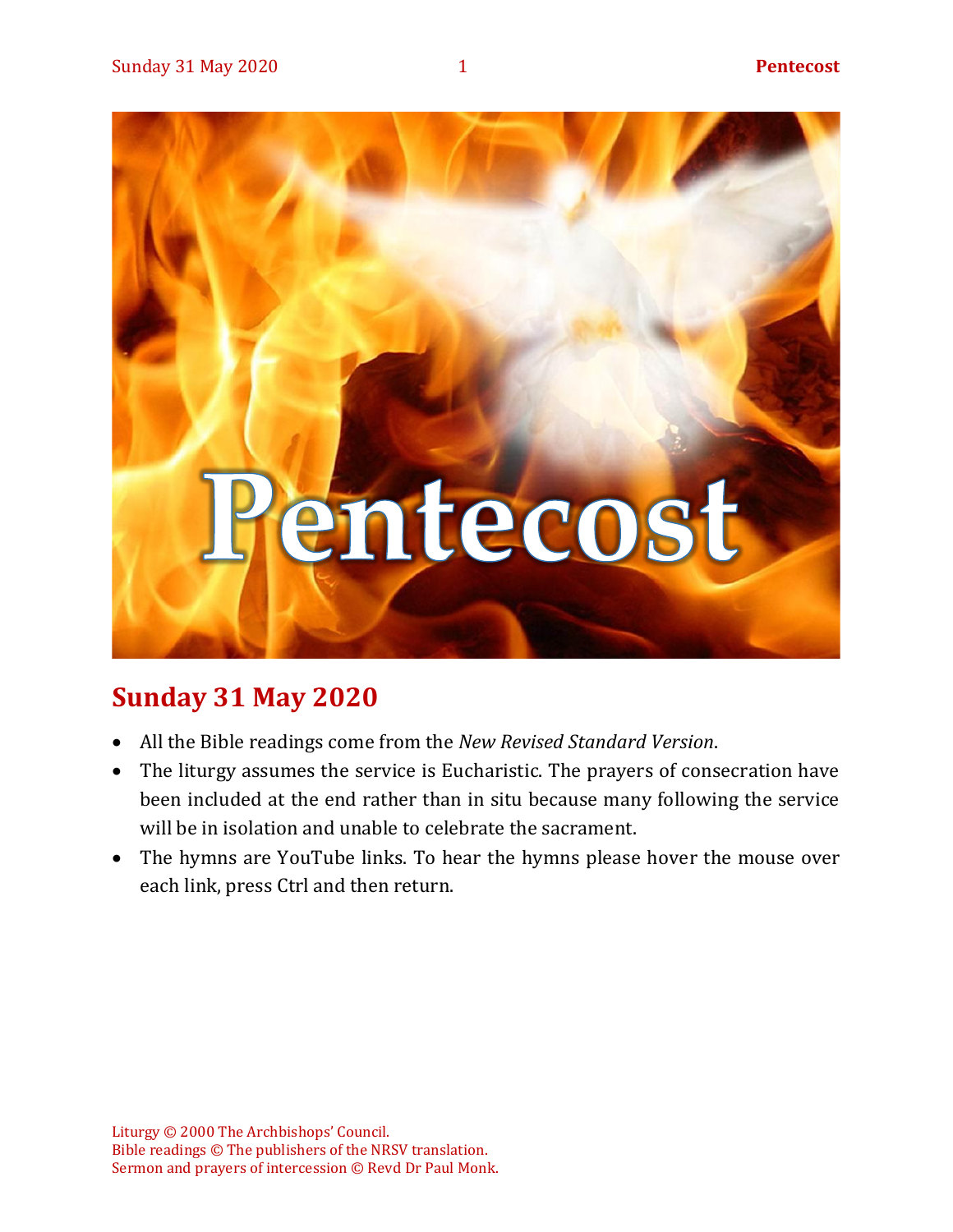# **Introduction and welcome**

HYMN 1 **[Come down O Love divine](https://youtu.be/FbPclyCaY0w)** (please click on this link to hear the hymn) or **[Come Holy Ghost our souls inspire](https://www.youtube.com/watch?v=kmRbc9cf-dw)**

# **The Welcome**

In the name of the Father, and of the Son, and of the Holy Spirit

#### All **Amen.**

The Lord be with you

#### All **And also with you.**

Jesus Christ, whom we worship, is our crucified, risen and ascended Lord and we have been privileged to walk with him through his journey of love.

We have faced the agony of his suffering and death on a cross. We have rejoiced at his bursting free from the bonds of death. We have enjoyed his risen presence with us and his revelation of himself through the breaking of bread. We have seen his return to the throne before which every knee shall bow and every tongue confess that this Jesus is Lord.

And now, with the followers of his own time, we wait the coming of the promised Holy Spirit, his gift to his people, through whom we make Christ known to the world.

# **The Preparation**

All **Almighty God, to whom all hearts are open, all desires known, and from whom no secrets are hidden: cleanse the thoughts of our hearts by the inspiration of your Holy Spirit, that we may perfectly love you, and worthily magnify your holy name; through Christ our Lord. Amen.**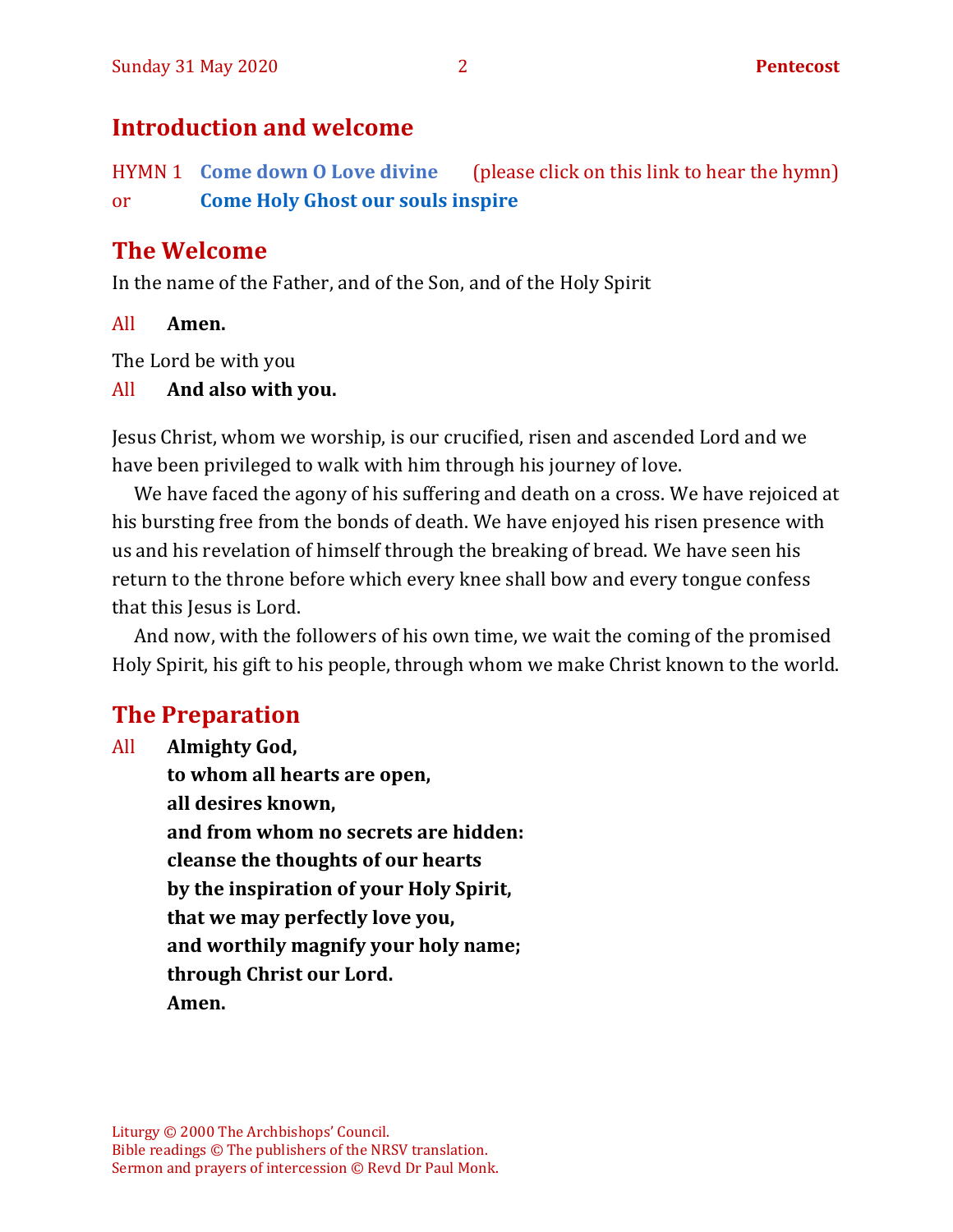Our Lord Jesus Christ said:

The first commandment is this:

'Hear, O Israel, the Lord our God is the only Lord.

You shall love the Lord your God with all your heart,

with all your soul, with all your mind,

and with all your strength.'

And the second is this: 'Love your neighbour as yourself.'

There is no other commandment greater than these.

On these two commandments hang all the law and the prophets.

### All **Amen. Lord, have mercy.**

The Spirit of truth will convict the world of guilt about sin, righteousness and judgement. We have grieved the Holy Spirit. So we confess our sins in penitence and faith, firmly resolved to keep God's commandments and to live in love and peace with all.

| All | Almighty God, our heavenly Father,                 |
|-----|----------------------------------------------------|
|     | we have sinned against you                         |
|     | and against our neighbour                          |
|     | in thought and word and deed,                      |
|     | through negligence, through weakness,              |
|     | through our own deliberate fault.                  |
|     | We are truly sorry                                 |
|     | and repent of all our sins.                        |
|     | For the sake of your Son Jesus Christ,             |
|     | who died for us,                                   |
|     | forgive us all that is past                        |
|     | and grant that we may serve you in newness of life |
|     | to the glory of your name. Amen.                   |
|     |                                                    |

Almighty God,

who forgives all who truly repent, have mercy upon you, pardon and deliver you from all your sins, confirm and strengthen you in all goodness, and keep you in life eternal; through Jesus Christ our Lord.

#### All **Amen.**

Liturgy © 2000 The Archbishops' Council. Bible readings © The publishers of the NRSV translation. Sermon and prayers of intercession © Revd Dr Paul Monk.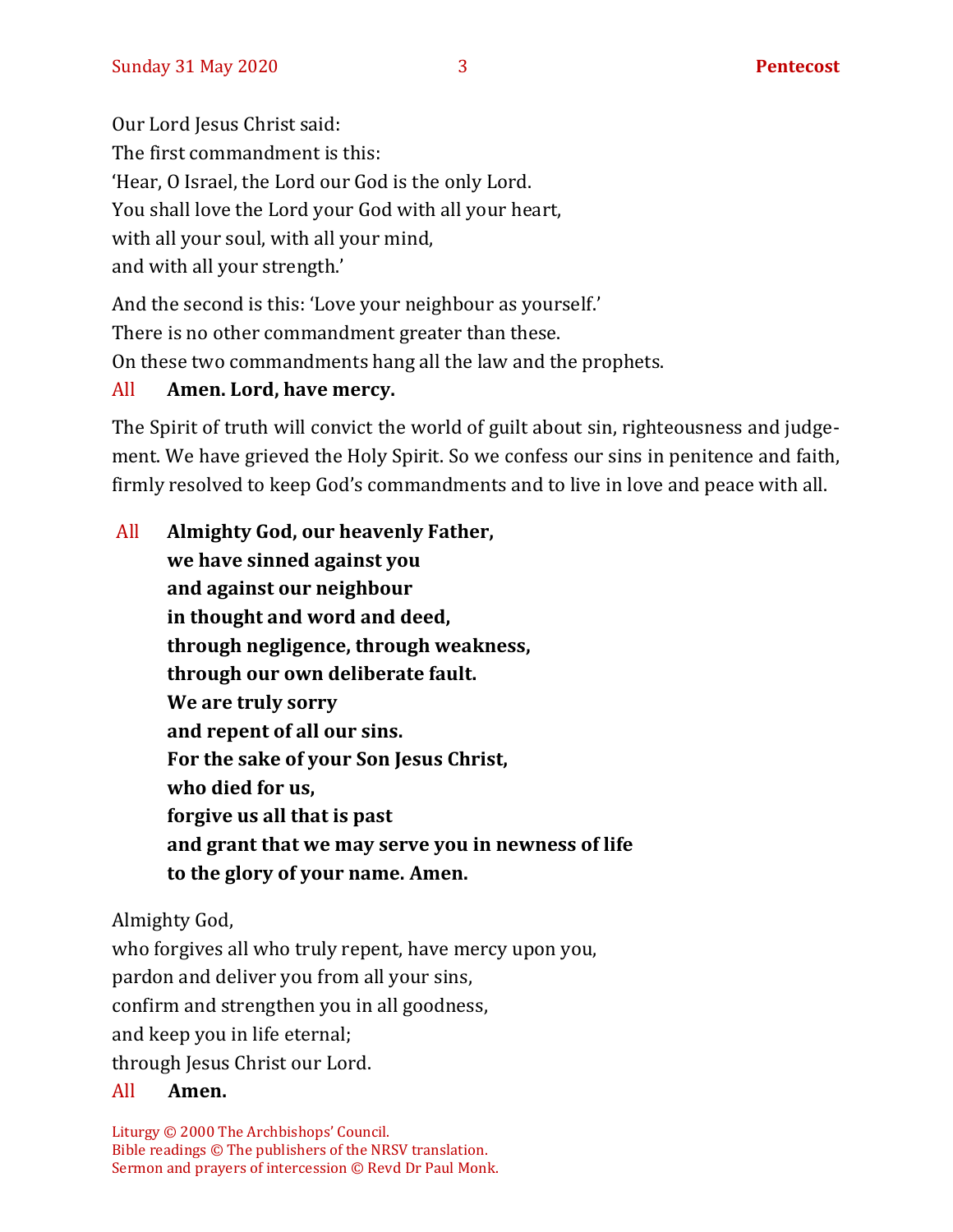# **The Gloria**

This version of the Gloria is sung to the tune of 'Cwm Rhondda'. Click **[here](about:blank)** for the tune.

All **Glory be to God in Heaven, Songs of joy and peace we bring, Thankful hearts and voices raising, To creation's Lord we sing. Lord we thank you, Lord we praise you, Glory be to God our King: Glory be to God our King.**

> **Lamb of God, who on our shoulders, Bore the load of this world's sin; Only Son of God the Father, You have brought us peace within. Lord, have mercy, Christ have mercy, Now your glorious reign begin: Now your glorious reign begin.**

**You O Son of God are Holy, You we praise with one accord. None in heav'n or earth is like you, Only you are Christ the Lord. With the Father and the Spirit, Ever worshipped and adored: Ever worshipped and adored.**

# **The Collect for Pentecost**

Holy Spirit, sent by the Father, ignite in us your holy fire; strengthen your children with the gift of faith, revive your Church with the breath of love, and renew the face of the earth, through Jesus Christ our Lord.

#### All **Amen.**

Liturgy © 2000 The Archbishops' Council. Bible readings © The publishers of the NRSV translation. Sermon and prayers of intercession © Revd Dr Paul Monk.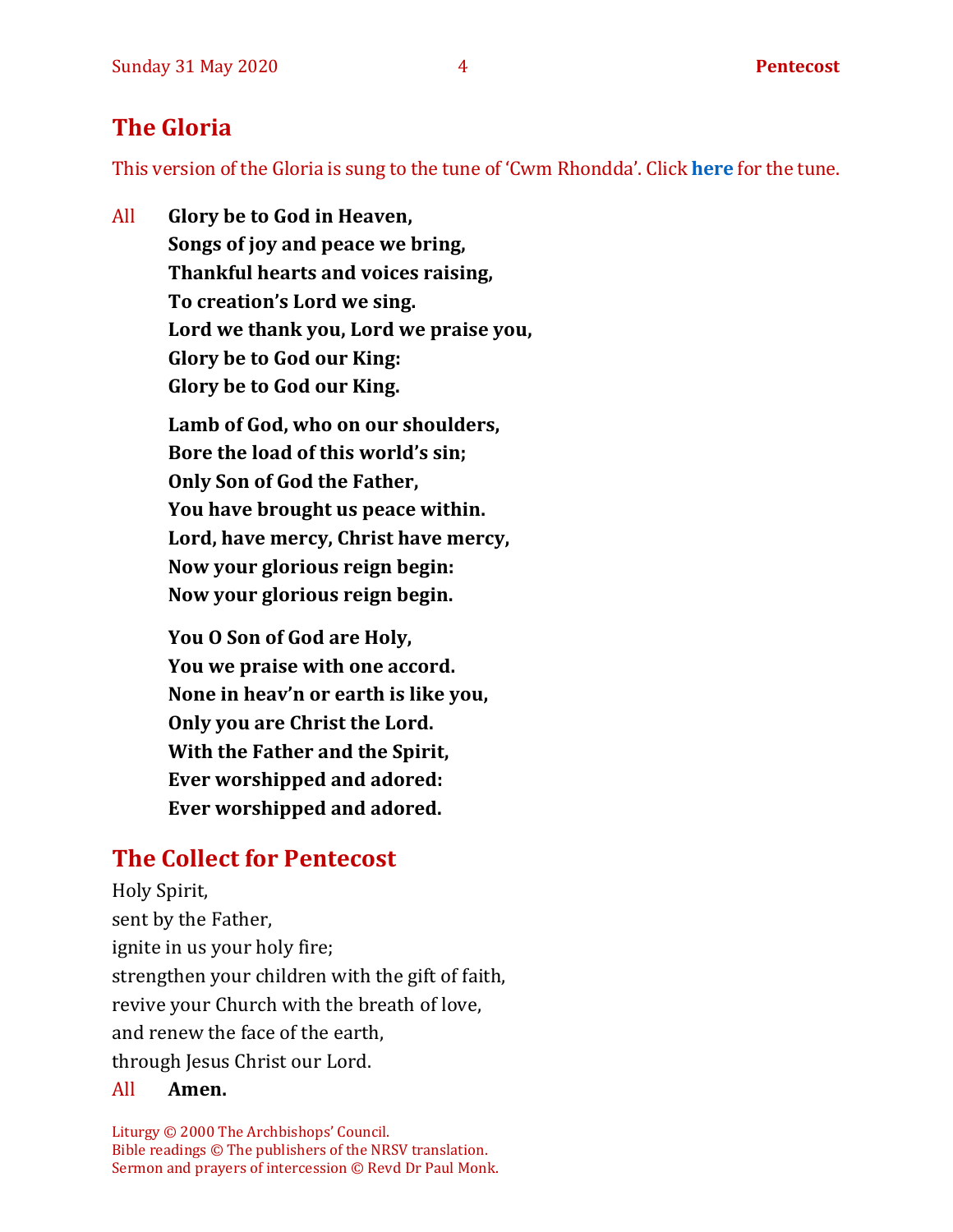### **First reading**

A reading from the Acts of the Apostles

When the day of Pentecost had come, the disciples were all together in one place.

Suddenly from heaven there came a sound like the rush of a violent wind, and it filled the entire house where they were sitting. Divided tongues, as of fire, appeared among them, and a tongue rested on each of them. All of them were filled with the Holy Spirit and began to speak in other languages, as the Spirit gave them ability.

Now there were devout Jews from every nation under heaven living in Jerusalem. And at this sound the crowd gathered and was bewildered, because each one heard them speaking in the native language of each. Amazed and astonished, they asked, 'Are not all these who are speaking Galileans? And how is it that we hear, each of us, in our own native language? Parthians, Medes, Elamites, and residents of Mesopotamia, Judea and Cappadocia, Pontus and Asia, Phrygia and Pamphylia, Egypt and the parts of Libya belonging to Cyrene, and visitors from Rome, both Jews and proselytes, Cretans and Arabs— in our own languages we hear them speaking about God's deeds of power.'

All were amazed and perplexed, saying to one another, 'What does this mean?' But others sneered and said, 'They are filled with new wine.' But Peter, standing with the eleven, raised his voice and addressed them, 'Men of Judea and all who live in Jerusalem, let this be known to you, and listen to what I say. Indeed, these are not drunk, as you suppose, for it is only nine o'clock in the morning. No, this is what was spoken through the prophet Joel: "In the last days it will be, God declares, that I will pour out my Spirit upon all flesh, and your sons and your daughters shall prophesy, and your young men shall see visions, and your old men shall dream dreams. Even upon my slaves, both men and women, in those days I will pour out my Spirit; and they shall prophesy. And I will show portents in the heaven above and signs on the earth below, blood, and fire, and smoky mist. The sun shall be turned to darkness and the moon to blood, before the coming of the Lord's great and glorious day. Then everyone who calls on the name of the Lord shall be saved".' *Acts 2:1–21*

This is the Word of the Lord

All **Thanks be to God.**

# **Second reading**

A reading from the First Letter of St Paul to the Corinthians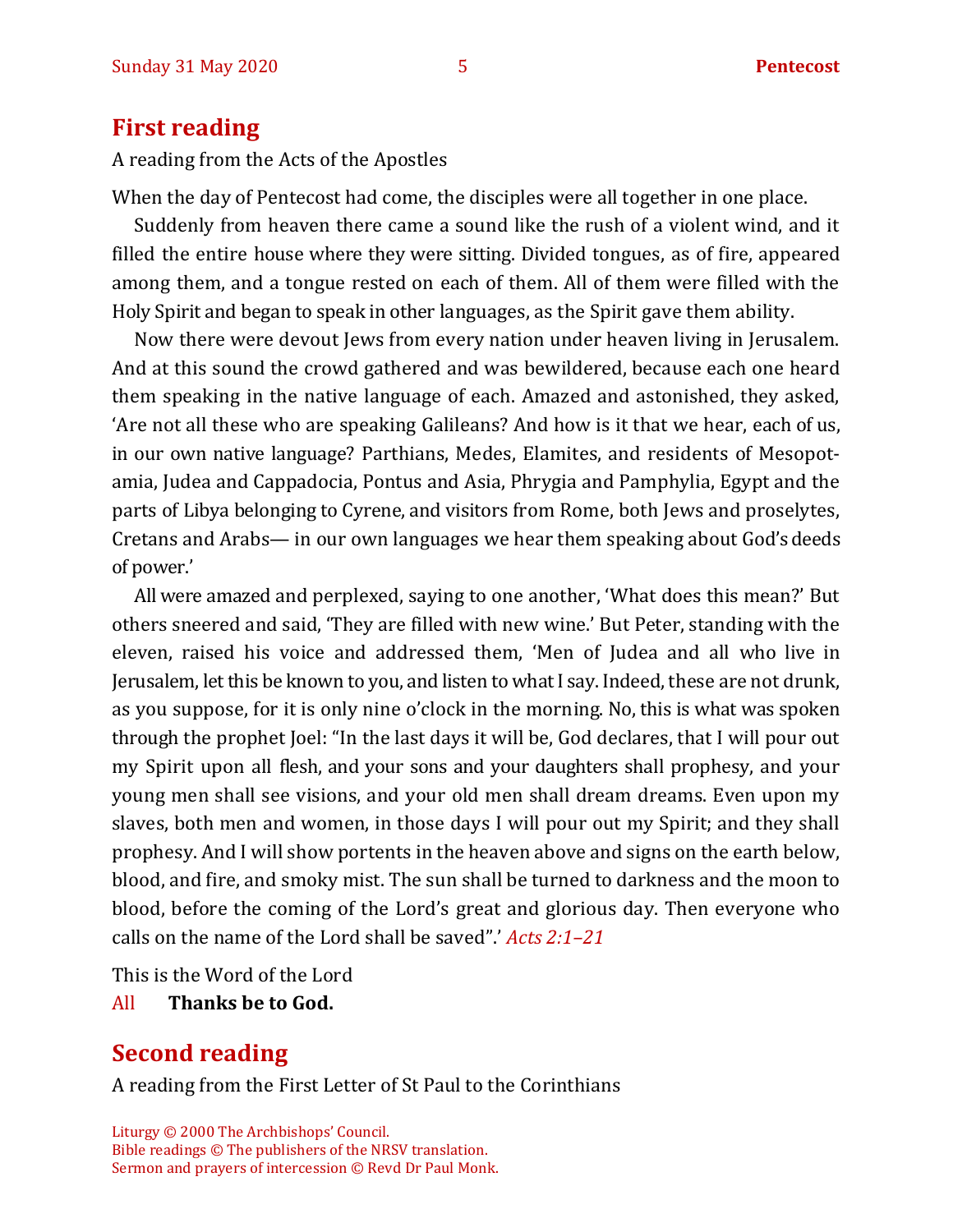No one can say 'Jesus is Lord' except by the Holy Spirit. Now there are varieties of gifts, but the same Spirit; and there are varieties of services, but the same Lord; and there are varieties of activities, but it is the same God who activates all of them in everyone. To each is given the manifestation of the Spirit for the common good. To one is given through the Spirit the utterance of wisdom, and to another the utterance of knowledge according to the same Spirit, to another faith by the same Spirit, to another gifts of healing by the one Spirit, to another the working of miracles, to another prophecy, to another the discernment of spirits, to another various kinds of tongues, to another the interpretation of tongues.

All these are activated by one and the same Spirit, who allots to each one individually just as the Spirit chooses. For just as the body is one and has many members, and all the members of the body, though many, are one body, so it is with Christ. For in the one Spirit we were all baptised into one body—Jews or Greeks, slaves or free—and we were all made to drink of one Spirit. *1 Corinthians 12:3b–13*

This is the Word of the Lord

All **Thanks be to God.**

#### HYMN 2 **[Breathe on me, breath of God](https://youtu.be/M5keJHZdWYM)** (please click on this link to hear the hymn)

# **Gospel reading**

Hear the Gospel of our Lord Jesus Christ according to John

#### All **Glory to you O Lord.**

Jesus said to his disciples, 'If you love me, you will keep my commandments. And I will ask the Father, and he will give you another Advocate, to be with you forever. This is the Spirit of truth, whom the world cannot receive, because it neither sees him nor knows him. You know him, because he abides with you, and he will be in you. I will not leave you orphaned; I am coming to you. In a little while the world will no longer see me, but you will see me; because I live, you also will live. On that day you will know that I am in my Father, and you in me, and I in you. They who have my commandments and keep them are those who love me; and those who love me will be loved by my Father, and I will love them and reveal myself to them.' *John 14:15–21*

This is the Gospel of the Lord

#### All **Praise to you O Christ.**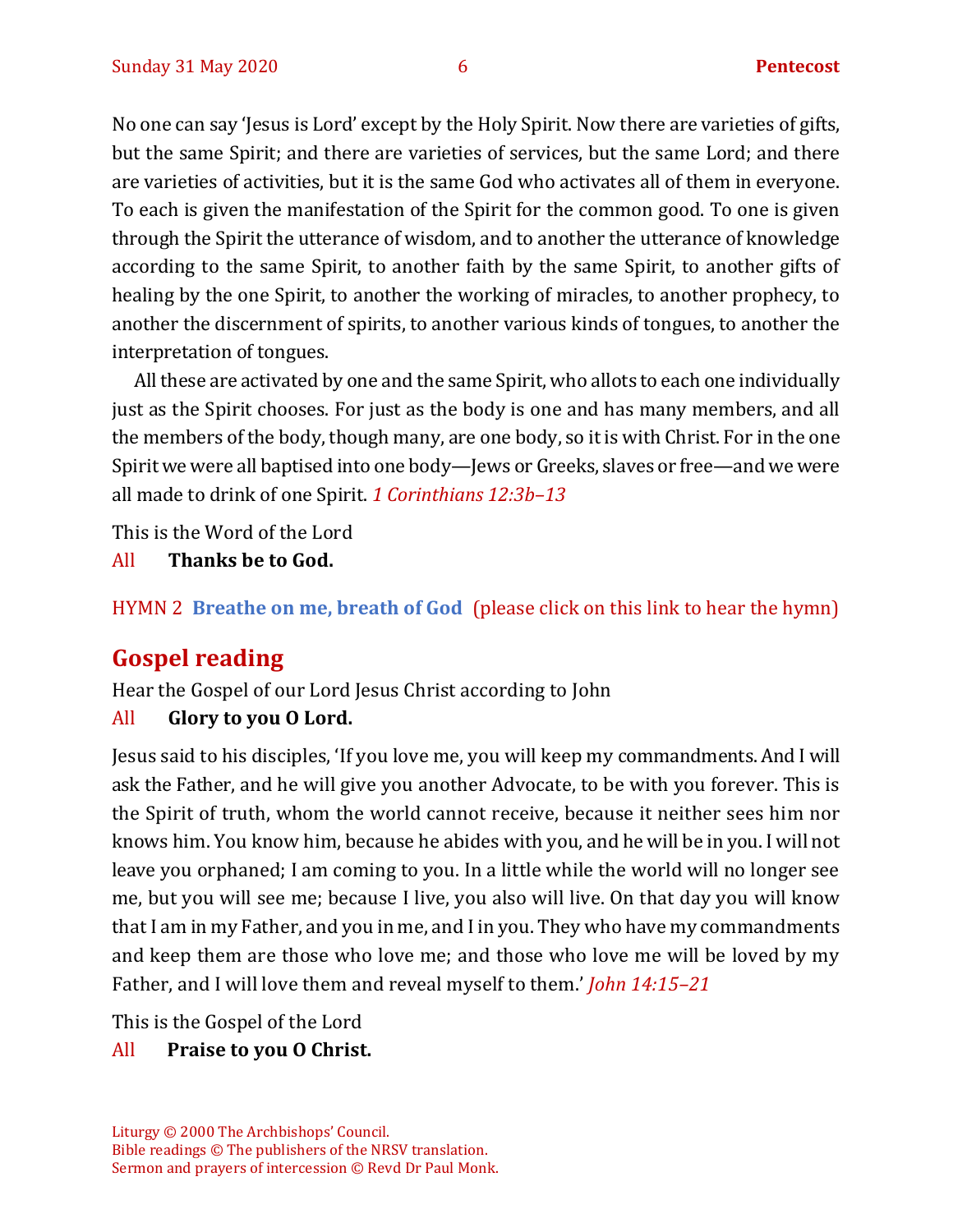#### **Sermon**

Embedded in the early chapters of the Old Testament lies a rather curious story. We generally call it the 'Tower of Babel' (it appears in **[Genesis Chapter 10](https://www.biblegateway.com/passage/?search=genesis+10&version=NIV)**): the people of earth refuse to listen to God and manifest their arrogance in building a high tower. The prose implied they want to colonise heaven by force and build a vast tower as a kind of vertical bridge. They're no longer willing to enter heaven through the usual methods of prayer and holiness of life. Violence is easier.

God confuses their language as way of thwarting them. Before this episode, everyone on earth speaks a common language but at Babel they become incomprehensible. (It's telling how this story about the scrambling of language gives us the word 'babble.') By confusing their language, God prevents their cooperation and heaven is made safe.

This chapter is clearly a legend or parable but it seeks to convey the obvious truth that cooperation leads to positive results.

We often read the Genesis passage at Pentecost just before the reading from Acts 2 (**[above](#page-9-0)**). Acts 2 describes the Holy Spirit enabling the disciples to speak new languages. That's why Pentecost is often seen as the Holy Spirit reversing the curse of Babel.

At the heart of Jesus' mission is a concept he called 'The Kingdom'. It means creating a society in which everyone and everything depends on God. But creating this Kingdom is difficult so we need help. Clearly we can pray for it; that's why Jesus' special prayer starts with the petition, '*Your Kingdom come* …' But what does an answer to that prayer actually look like?

The Holy Spirit does not hide himself inside a human life but changes the host person from the inside out. That person's life develops the so-called 'fruit of the Spirit'. Their behaviour improves: he or she becomes more loving, joyful, peaceful, patient, kinder, gentler … (**[Galatians 5](https://www.biblegateway.com/passage/?search=Galatians+5.22-25&version=NIV)**). Most people are more willing to collaborate with a person who behaves in these ways than to a similar person who does not. But the kindness and love create opportunities and lubricate each constructive gesture.

The Holy Spirit does not merely enter a Christian soul to create a new and better discipleship: he also wants to create a new form of community. The person living with the Spirit is not ruled from above by a human leader or council/group but chooses to share their life with a group of believers. These other believers each respond to the Holy Spirit. And as Christians learn to be disciples to the Spirit, they develop the skills of looking for the Spirit in those fellow disciples. They then listen, share, and cooperate.

The Holy Spirit therefore moves true disciples in two directions: holiness of life for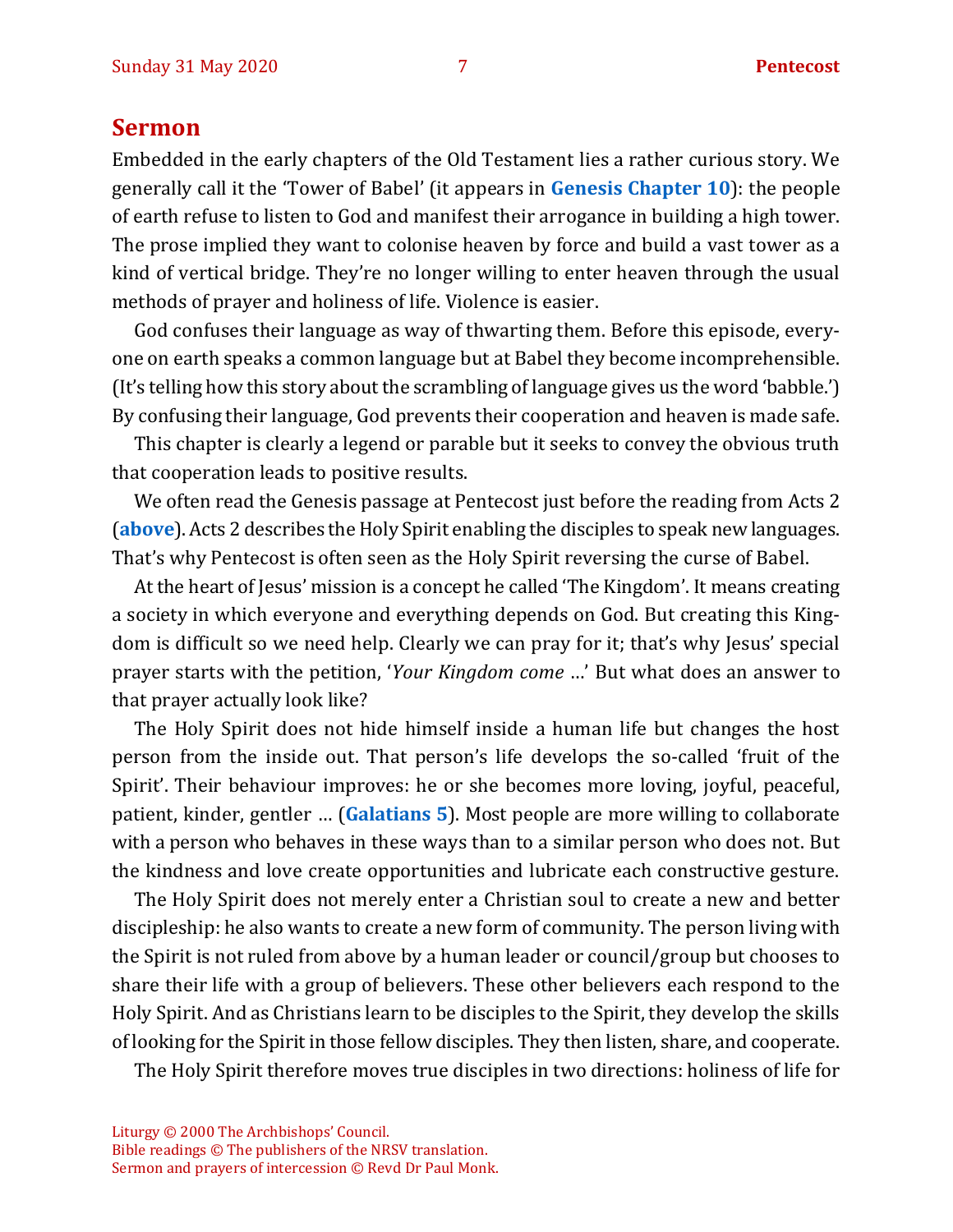the self and mutual flourishing for the community of believers. The Holy Spirit is therefore both reversing the curse of Babel and building the Kingdom of God.

As we celebrate the great feast of Pentecost, we're therefore not just remembering a past event but encouraging each other to create a new kind of community—a society of the Spirit, a family of the redeemed. That's why today's service ends with a short **[litany](#page-10-0)** of re-commitment to building a better world. We therefore need to listen to the Holy Spirit as he impels us to build the Kingdom.

# **The Creed**

Do you believe and trust in God the Father, the source of all being and life, the one for whom we exist?

#### All **We believe and trust in him.**

Do you believe and trust in God the Son, who took our human nature, died for us and rose again?

All **We believe and trust in him.**

Do you believe and trust in God the Holy Spirit, who gives life to the people of God and makes Christ known in the world?

All **We believe and trust in him.**

This is the faith of the Church.

All **This is our faith.**

**We believe and trust in one God, Father, Son and Holy Spirit. Amen.**

## **Prayers of intercession**

We ask God to fill us with His Spirit. We pray that His Holy Spirit may direct our lives, saying, Lord, come and bless us:

#### All **and fill us with your Spirit.**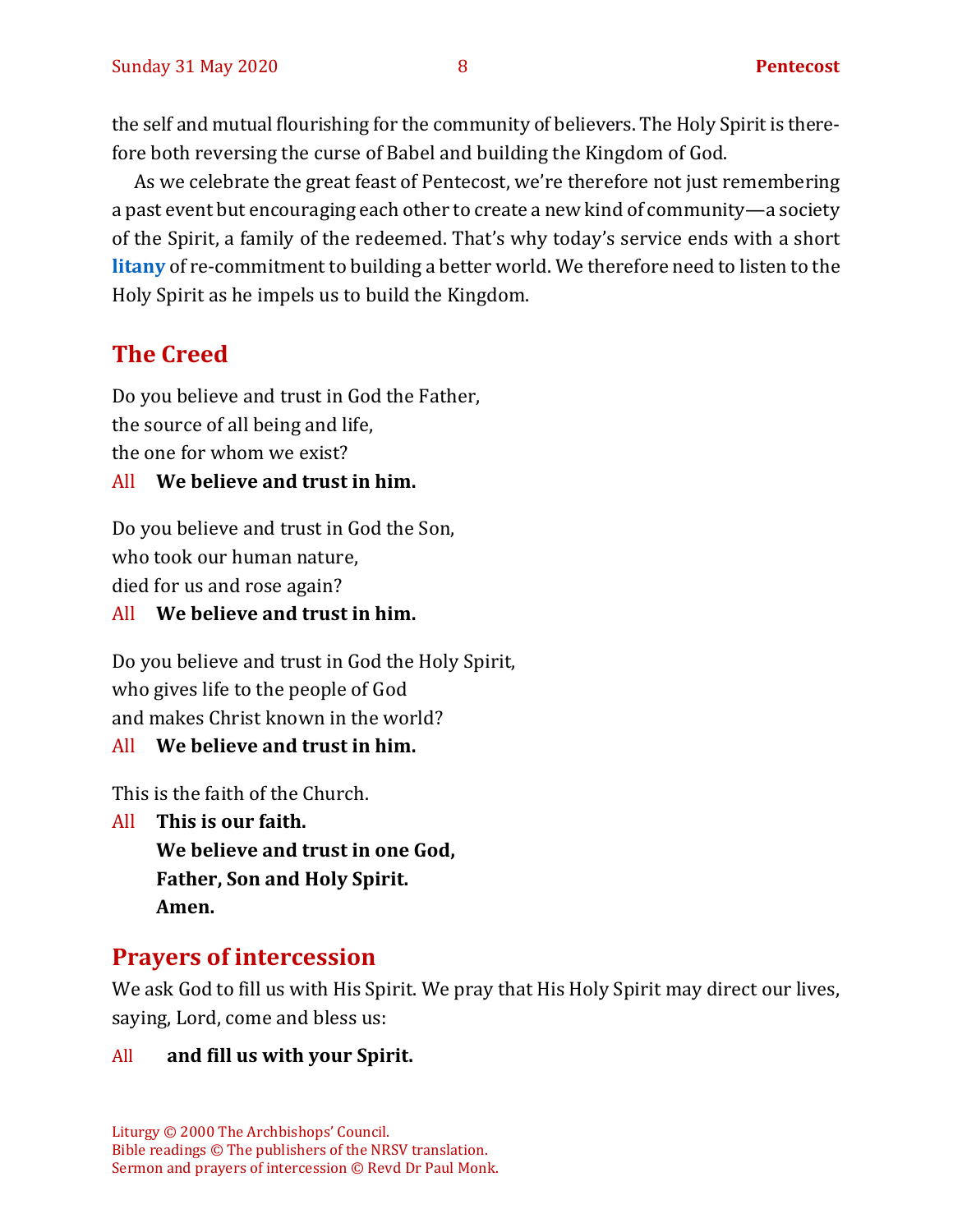We pray for Your Spirit, without whom we are dead, for the Spirit is 'the Lord, the giver of life.'

Lord, come and bless us:

#### All **and fill us with your Spirit.**

We pray for Your Spirit to renew the Church, that we can be your Body here on earth. Grant to the Church strength, wisdom, and judgement through the Holy Spirit. Lord, come and bless us:

#### All **and fill us with your Spirit.**

We pray for Your Spirit, because through him we can have 'The mind of Christ.' Give us right judgement for our families and friendships, and work, knowing your presence in every situation.

Lord, come and bless us:

### All **and fill us with your Spirit.**

We pray for Your Spirit, and the fruits of the Spirit. We ask that you will help us grow in love, joy and peace; patience, kindness and goodness; and in faithfulness, gentleness and self control. Reveal in our lives the love of Jesus:

Lord, come and bless us:

### All **and fill us with your Spirit.**

We pray for Your Spirit, and for the gifts of the Spirit. We ask you to equip us for the work you have given us to do.

Lord, come and bless us:

#### All **and fill us with your Spirit.**

We pray for Your Spirit in the world. Change those places where there is speech without communication, relationship without love. Show people everywhere their true needs and teach them how to live together without fear.

Lord, come and bless us:

#### All **and fill us with your Spirit.**

Generous God, you sent your Holy Spirit on Your Messiah when he was baptised in the River Jordan; and upon his disciples in the upper room;' in Your mercy, fill us with Your Spirit. We ask that You will send the Spirit on us.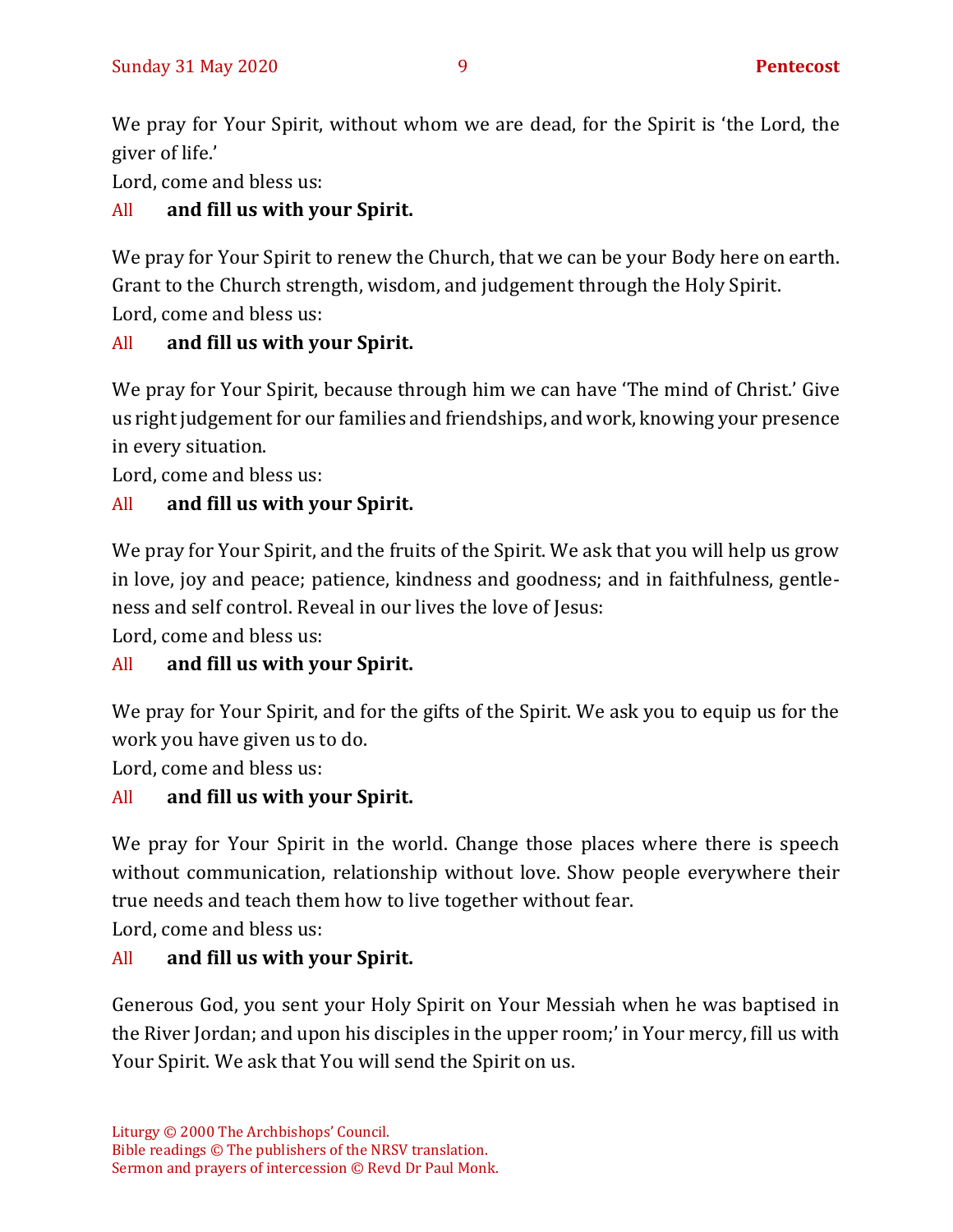We offer these prayers, Your Spirit interceding for us before Your throne of power.

Merciful Father,

All **accept these prayers for the sake of your Son, our Saviour Jesus Christ. Amen.**

# **The peace**

God has made us one in Christ. He has set his seal upon us and, as a pledge of what is to come, has given the Spirit to dwell in our hearts.

The peace of the Lord be always with you,

All **And also with you. Alleluia!**

HYMN 3 **[Spirit of the living God](https://youtu.be/Y2t3TfhoNE8)** (please click on this link to hear the hymn)

The liturgy of the Communion Service appears below

# The Dismissal

HYMN 4 **[You shall go out with joy](https://youtu.be/A_suMalwyN4)** (please click on this link to hear the hymn)

The Lord is here!

#### All **His Spirit is with us.**

Today we have remembered the coming of God's power on the disciples and we invite that same Spirit to drive us out into the wild places of the world.

For fifty days we have celebrated the victory of our Lord Jesus Christ over the powers of sin and death. We have proclaimed God's mighty acts and we have prayed that the power that was at work when God raised Jesus from the dead might be at work in us.

<span id="page-9-0"></span>Therefore, as part of God's Church here in Oldham, I call upon you to live out what you proclaim.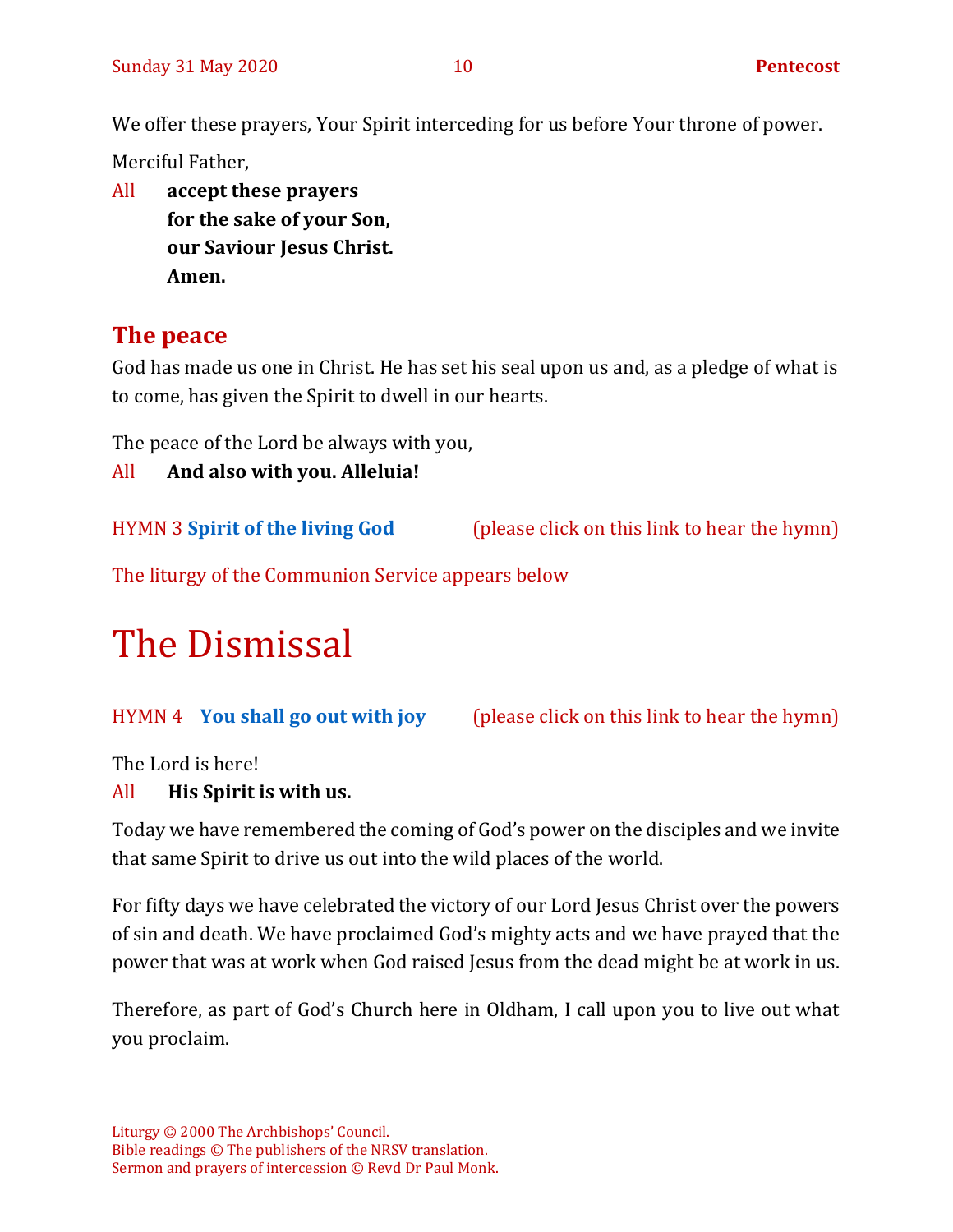<span id="page-10-0"></span>Empowered by the Holy Spirit, will you dare to walk into God's future, trusting him to be your guide?

#### All **We will.**

Will you dare to embrace each other and grow together in love?

#### All **We will.**

Will you dare to share your riches in common and minister to each other in need?

```
All We will.
```
Will you dare to pray for each other until your hearts beat with the longings of God?

#### All **We will.**

Will you dare to carry the light of Christ into the world's dark places?

All **We will.**

# The blessing

May the Spirit,

who hovered over the waters when the world was created,

breathe into you the life he gives.

#### All **Amen**

May the Spirit,

who overshadowed the Virgin when the eternal Son came among us, make you joyful in the service of the Lord.

#### All **Amen**

May the Spirit,

who set the Church on fire upon the Day of Pentecost,

bring the world alive with the love of the risen Christ.

#### All **Amen**

And the blessing of God the Almighty

Father, Son and Holy Spirit,

be with you now and remain with you always.

#### All **Amen**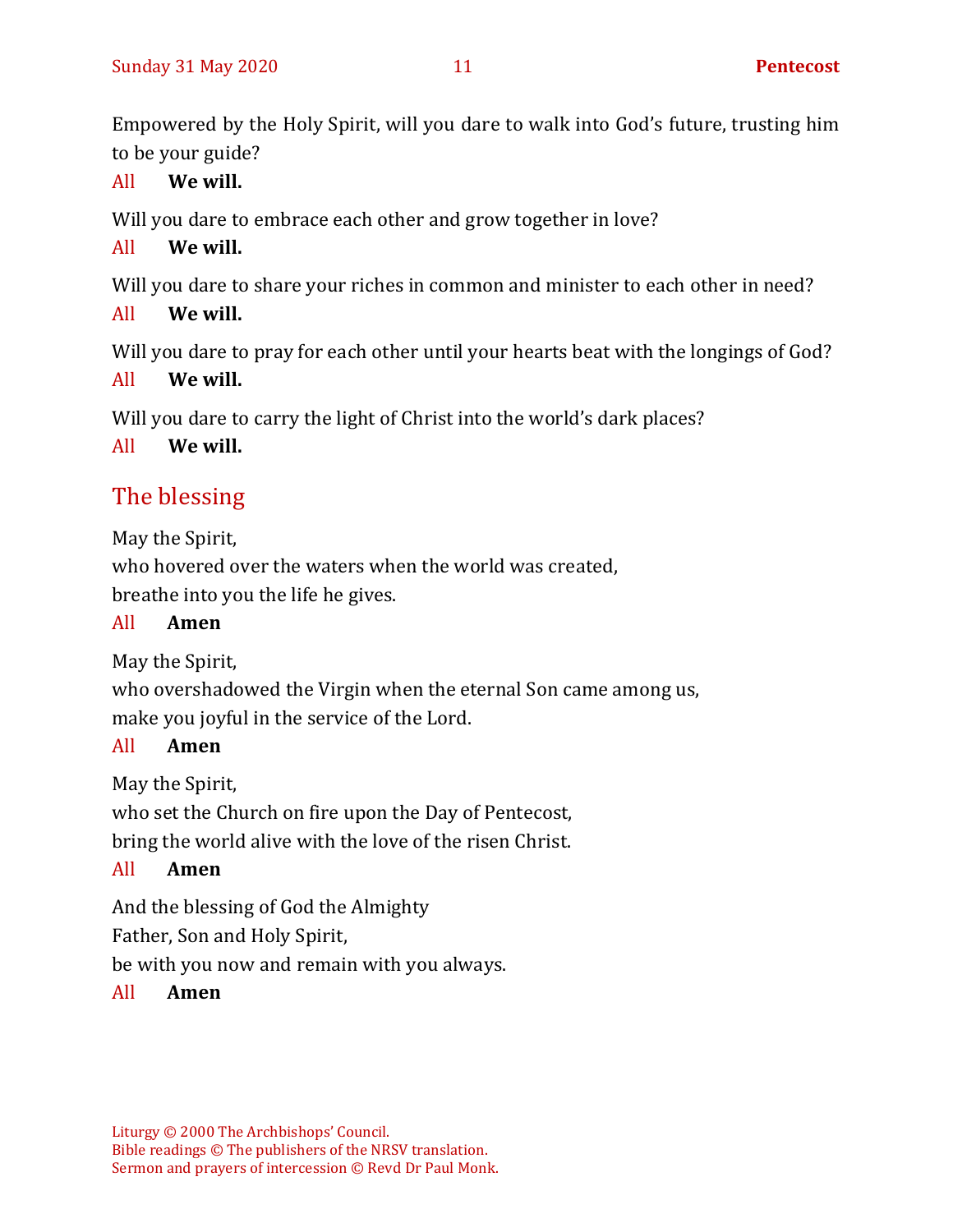# The Liturgy of the Sacrament

#### Eucharistic Prayer (prayer E)

The Lord be with you

#### All **and also with you.**

Lift up your hearts.

#### All **We lift them to the Lord.**

Let us give thanks to the Lord our God.

#### All **It is right to give thanks and praise.**

It is indeed right, our duty and our joy, always and everywhere to give you thanks, holy Father, almighty and eternal God, through Jesus Christ our Lord. For he is our great high priest who has entered once for all into the heavenly sanctuary, evermore to pour upon your Church the grace and comfort of your Holy Spirit. He is the one who has gone before us, who calls us to be united in prayer as were his disciples in the upper room while they awaited his promised gift, the life-giving Spirit of Pentecost. Therefore all creation yearns with eager longing as angels and archangels sing the endless hymn of praise:

All **Holy, holy, holy Lord, God of power and might, heaven and earth are full of your glory. Hosanna in the highest. Blessed is he who comes in the name of the Lord. Hosanna in the highest.**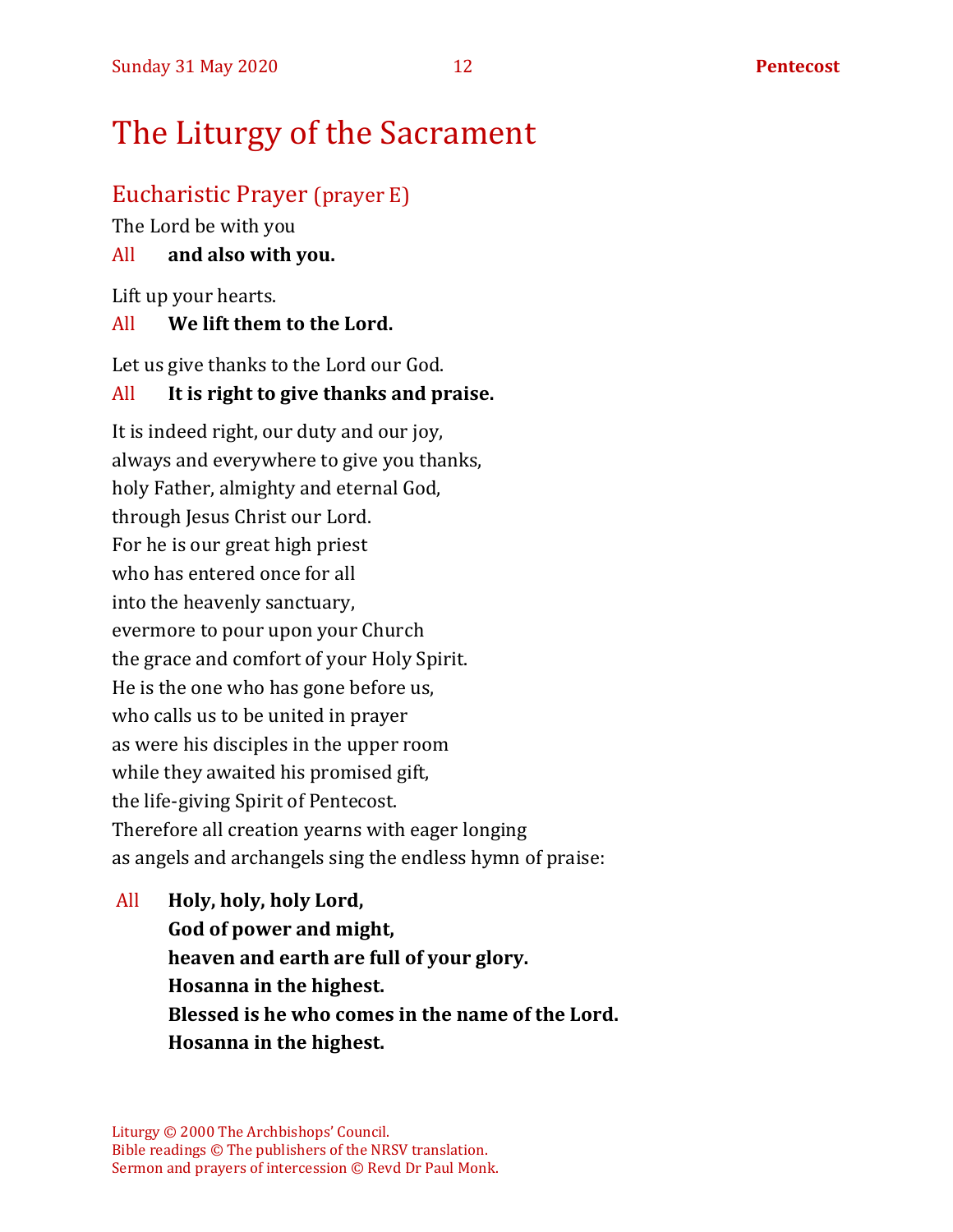We praise and bless you, loving Father, through Jesus Christ, our Lord; and as we obey his command, send your Holy Spirit, that broken bread and wine outpoured may be for us the body and blood of your dear Son.

On the night before he died he had supper with his friends and, taking bread, he praised you. He broke the bread, gave it to them and said: Take, eat; this is my body which is given for you; do this in remembrance of me.

When supper was ended he took the cup of wine. Again he praised you, gave it to them and said: Drink this, all of you; this is my blood of the new covenant, which is shed for you and for many for the forgiveness of sins. Do this, as often as you drink it, in remembrance of me.

So, Father, we remember all that Jesus did, in him we plead with confidence his sacrifice made once for all upon the cross.

Bringing before you the bread of life and cup of salvation, we proclaim his death and resurrection until he comes in glory.

Great is the mystery of faith:

All **Christ has died. Christ is risen. Christ will come again.**

Lord of all life, help us to work together for that day when your kingdom comes and justice and mercy will be seen in all the earth.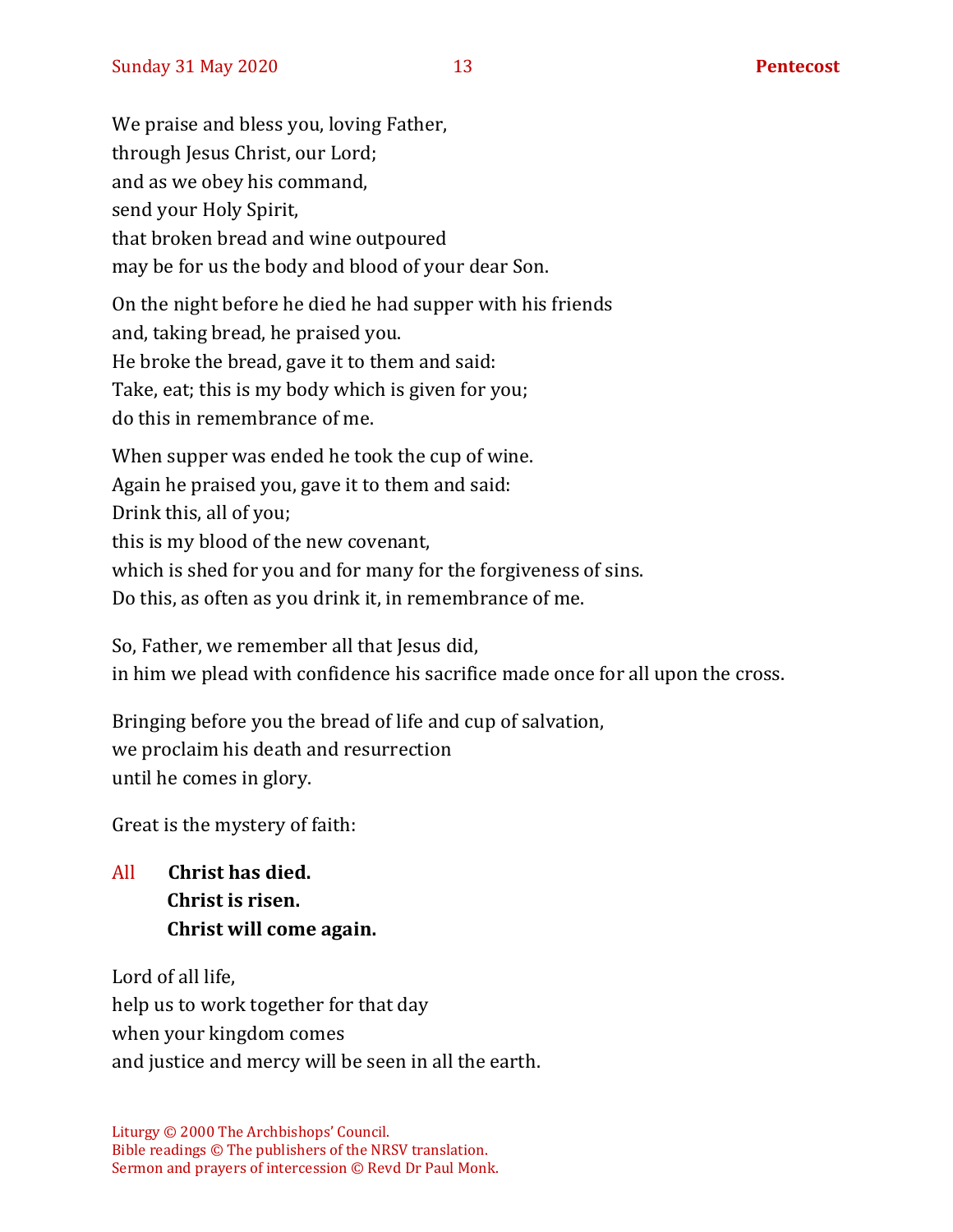Look with favour on your people, gather us in your loving arms and bring us with all the Spirit-filled saints to feast at your table in heaven.

Through Christ, and with Christ, and in Christ, in the unity of the Holy Spirit, all honour and glory are yours, O loving Father, for ever and ever.

#### All **Amen.**

#### The Lord's Prayer

As our Saviour taught us, so we pray

All **Our Father in heaven, hallowed be your name, your kingdom come, your will be done, on earth as in heaven. Give us today our daily bread. Forgive us our sins as we forgive those who sin against us. Lead us not into temptation but deliver us from evil. For the kingdom, the power, and the glory are yours now and for ever. Amen.**

# Breaking of the Bread

We break this bread to share in the body of Christ.

All **Though we are many, we are one body, because we all share in one bread.**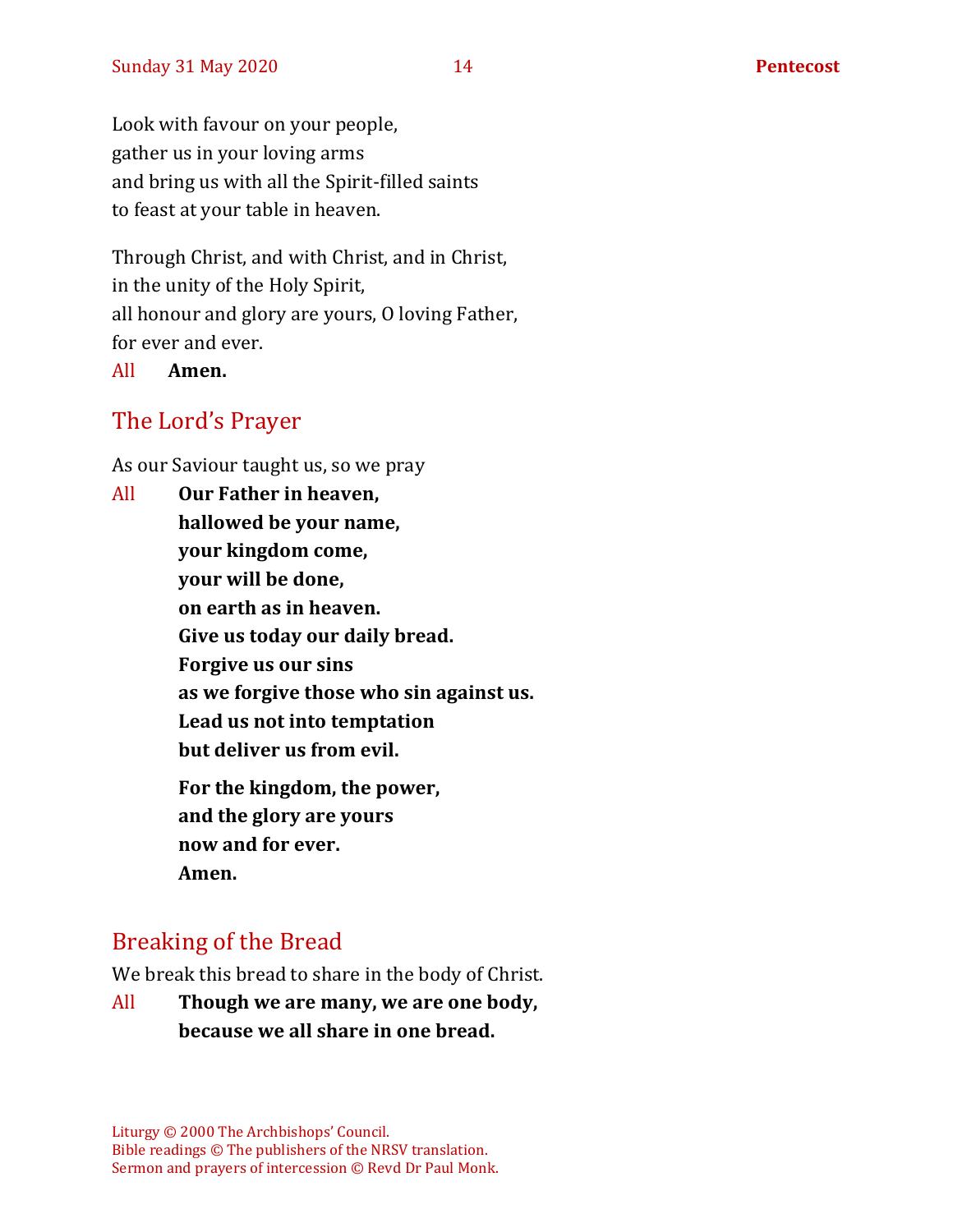All **Lamb of God,**

**you take away the sin of the world, have mercy on us.**

**Lamb of God, you take away the sin of the world, have mercy on us.**

**Lamb of God, you take away the sin of the world, grant us peace.**

Draw near with faith.

Receive the body of our Lord Jesus Christ

which he gave for you,

and his blood which he shed for you.

Eat and drink in remembrance that he died for you,

and feed on him in your hearts

by faith with thanksgiving.

#### All **We do not presume**

**to come to this your table, merciful Lord, trusting in our own righteousness, but in your manifold and great mercies. We are not worthy so much as to gather up the crumbs under your table. But you are the same Lord whose nature is always to have mercy. Grant us therefore, gracious Lord, so to eat the flesh of your dear Son Jesus Christ and to drink his blood, that our sinful bodies may be made clean by his body and our souls washed through his most precious blood, and that we may evermore dwell in him, and he in us. Amen.**